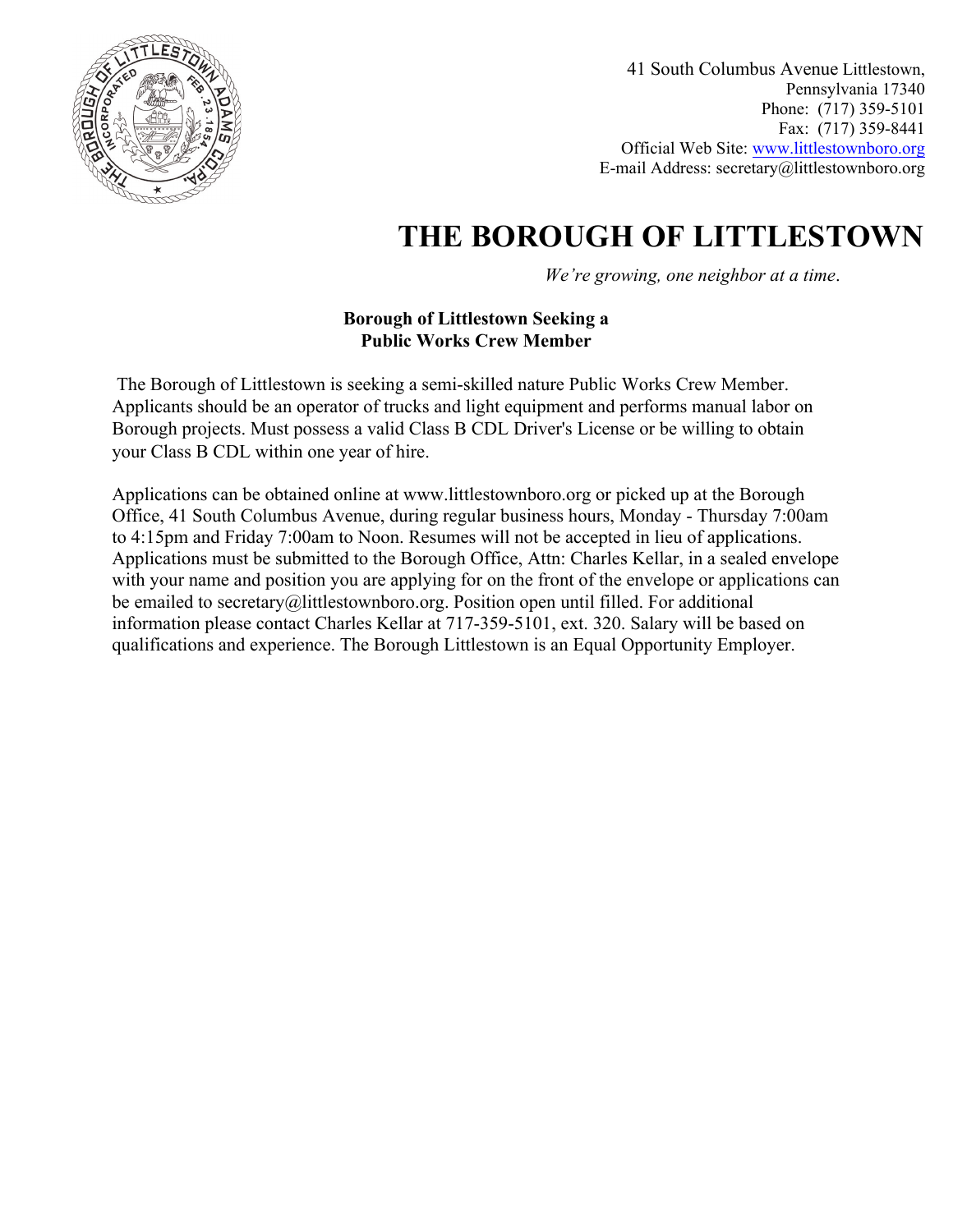

41 South Columbus Avenue Littlestown, Pennsylvania 17340 Phone: (717) 359-5101 Fax: (717) 359-8441 Official Web Site: [www.littlestownboro.org](http://www.littlestownboro.org/) E-mail Address: secretary@littlestownboro.org

# **THE BOROUGH OF LITTLESTOWN**

*We're growing, one neighbor at a time*.

| <b>POSITION TITLE:</b> | <b>Public Works Crew Member</b>                      |
|------------------------|------------------------------------------------------|
| DEPARTMENT:            | <b>Public Works</b>                                  |
| <b>REPORTS TO:</b>     | <b>Public Works Supervisor</b>                       |
| <b>RATE OF PAY:</b>    | Pay Range:                                           |
| <b>HOURS:</b>          | 40 Hours per week; Mon. $-$ Fri. 7:00 am to 3:30 pm. |
| <b>UNION:</b>          | N/A                                                  |
| <b>STATUS:</b>         | Full-Time/ Hourly                                    |

#### **General Definition:**

This is a full-time, hourly crew member position of an occasionally skilled and semi-skilled nature in which the employee is both an operator of trucks and light equipment and performs manual labor on Borough construction and maintenance projects.

Most work is performed with the assistance of the Public Works Supervisor and/or additional Public Works Crew member. All work is performed within established policies and procedures. *(See also - Borough of Littlestown Non-Uniform Employee's Handbook.)*

Completed work is reviewed by the Public Works Supervisor, the immediate supervisor, for effectiveness in carrying out the Borough requirements.

### **Typical Examples of Duties (Illustrative Only):**

- Operates trucks, front-end loaders, backhoes, and tractors.
- Operates a variety of power-driven light equipment such as power saws, lawn mowers, tampers, riding mowers, etc.; uses a variety of hand tools.
- Patches road surfaces by cleaning potholes, applying patching materials, leveling, and packing.
- Cleans and seals surface cracks.
- Cleans dirt and refuse from streets and drainage structures.
- Plows and shovels snow in winter, spreads anti-skid, and handles other snow and ice control work.
- Does carpentry, plumbing, and electrical work.
- Cleans, rebuilds and repairs drains and culverts; digs drainage ditches; lays storm sewer, water, and sewer pipes.
- Installs water meters and read-outs. Reads water meters on a quarterly basis and during property/tenant transfers.
- Builds forms, mixes concrete and does concrete work.
- Loads and unloads trucks.
- Installs and maintains street signs and markings.
- Maintains and repairs Borough buildings, recreational facilities and other public works, cuts lawns and weeds.
- Washes and performs routine maintenance on vehicles.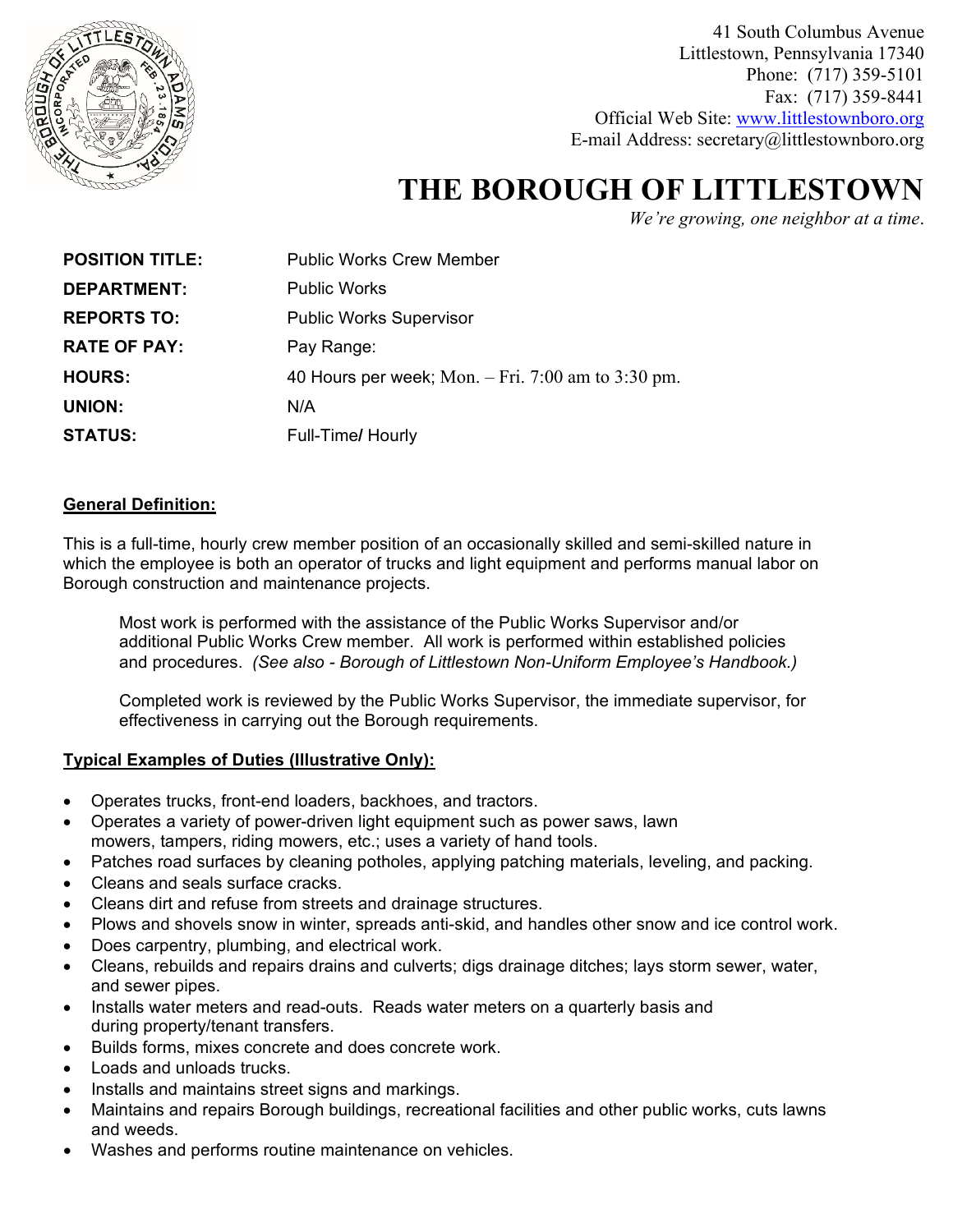### **JOB DESCRIPTION - PUBLIC WORKS CREW PERSON LITTLESTOWN BOROUGH PUBLIC WORKS DEPARTMENT**

- Individual crewmen may also be called upon by the Borough Manager to assume the Following responsibilities:
	- $\circ$  Serve as Pennsylvania One Call/Inspection back-up to the Code Enforcement
	- $\circ$  Serve as Supply Officer for the Maintenance Facility keeping inventory of materials and ordering supplies/construction materials as needed and in accordance with the municipal budget.
	- $\circ$  Serve as Pool Operator of the Littlestown Community Pool and obtain the corresponding required state license(s).
	- $\circ$  Serve as Pesticide Operator for municipal streets, sidewalks and all municipal owned property and obtain the corresponding required state license(s).
- Hauls sludge from the Borough's Wastewater Treatment Facility to the nearest landfill.
- Related work as required.

### **Required Knowledge Skills and Abilities:**

- Ability to work independently with a minimum of supervision, and to work effectively as a crew member with other employees under direct supervision of the maintenance supervisor.
- Knowledge of the principles of automotive equipment operation.
- Knowledge of principles and practices for water and sewer main installation and repair, street maintenance and installation, snow removal, construction, and management of personnel.
- Ability to understand and follow oral and written instructions.
- Experience as an operator of the type of equipment owned and used by the Borough, and a valid Pennsylvania Drivers License with CDL Class B certification (or be willing to obtain during the 90 day probationary period).
- Experience and knowledge with manual and power tools.
- Ability to maintain confidentiality with respect to all Borough business.
- Ability to satisfactorily complete, and maintain thorough annual training updates, Hazardous Material education, and apply in the work environment as needed.

### **Minimum Experience and Training:**

Education equivalent to completion of the twelfth school grade **AND** One year's experience in general laboring operations.

### **OR**

Any additional experience or training which provides the required knowledge and abilities.

**This job description includes, but is not limited to, the positions essential functions. Management retains the discretion to modify or add other related duties to the position.**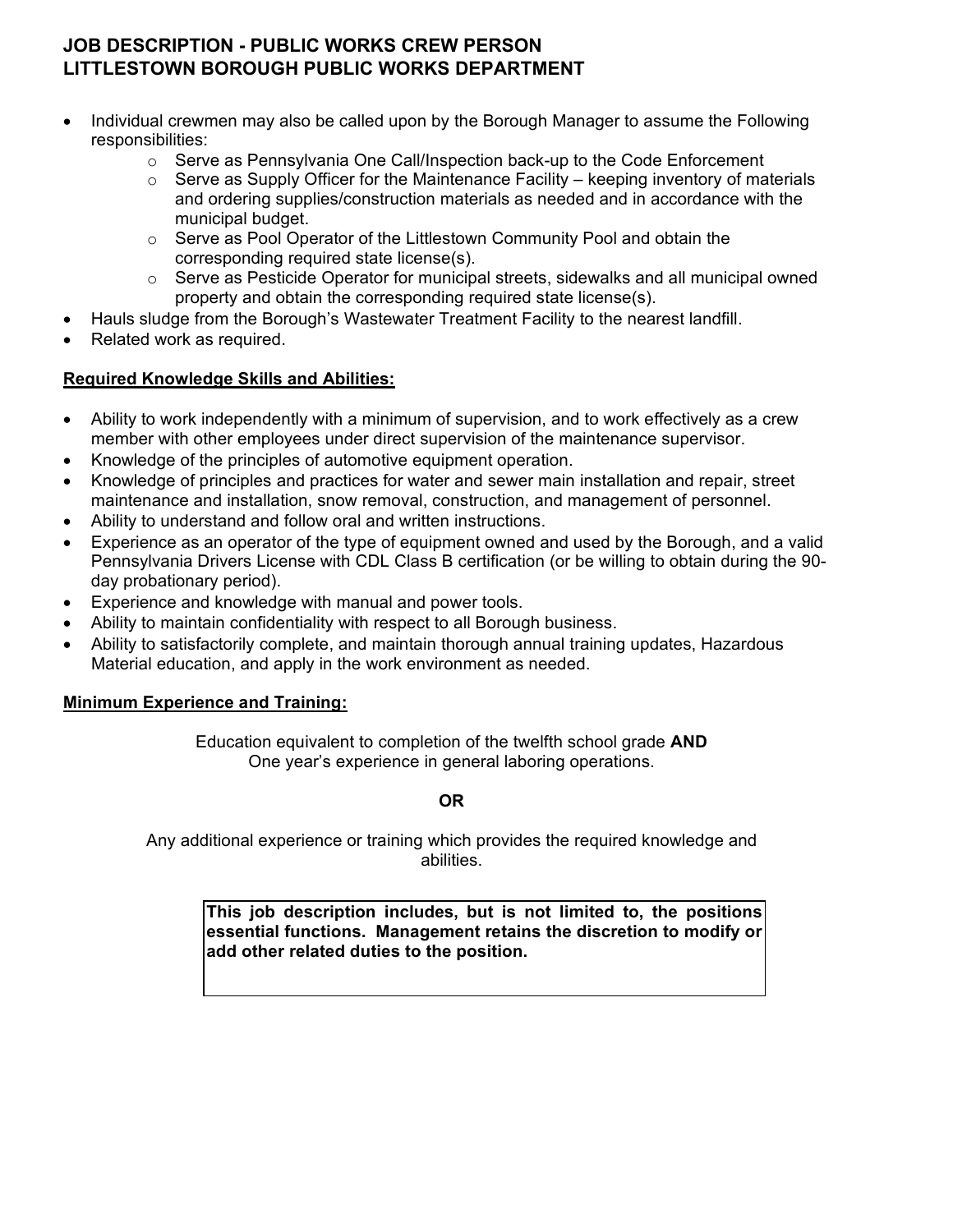### **BOROUGH OF LITTLESTOWN APPLICATION FOR EMPLOYMENT**

## **Public Works Crew Member**

**An Equal Opportunity Employer** 

| (Please print or type)                                     |                                                                                                                                                                                                                      |                       |                             |                  |
|------------------------------------------------------------|----------------------------------------------------------------------------------------------------------------------------------------------------------------------------------------------------------------------|-----------------------|-----------------------------|------------------|
| <b>Last Name:</b>                                          | <b>First Name:</b>                                                                                                                                                                                                   |                       | <b>Middle Name:</b>         |                  |
| <b>Street Address:</b>                                     |                                                                                                                                                                                                                      | City:                 | State:                      | <b>Zip Code:</b> |
| <b>Home Phone:</b>                                         | <b>Cell Phone:</b>                                                                                                                                                                                                   | <b>Email Address:</b> |                             |                  |
| Date Available to Start:                                   | Are you over the age of 18?                                                                                                                                                                                          | <b>Yes</b>            | No<br>If No, state your age |                  |
| Can you provide required proof of your elgibility to work? | Yes                                                                                                                                                                                                                  | No                    |                             |                  |
|                                                            | Can you perform the essential duties of the job for which you are applying for with or without accomodations?                                                                                                        |                       |                             | Yes<br>No        |
|                                                            | Have you ever been convicted of a crime other than a minor traffic offense?                                                                                                                                          | Yes                   | No                          |                  |
|                                                            | If yes, state the nature of the offense, date, city and state below:                                                                                                                                                 |                       |                             |                  |
| <b>Nature of offense:</b>                                  |                                                                                                                                                                                                                      | Date:                 | City:                       | State:           |
| Nature of offense:                                         |                                                                                                                                                                                                                      | Date:                 | City:                       | State:           |
| <b>Nature of offense:</b>                                  |                                                                                                                                                                                                                      | Date:                 | City:                       | State:           |
|                                                            | Disclosure of a criminal record will not necessarily disqualify you for employment consideration. Each offense will be evaluated on its<br>own merit with consideration for job duties which you will be performing. |                       |                             |                  |
| equipment, property, or other persons?                     | During the past ten (10) years, have you ever been involved in any work-related incident(s) which caused damage to facilities,<br>Yes<br>No                                                                          |                       |                             |                  |
| Do you have the legal right to work in the United States?  | Yes                                                                                                                                                                                                                  | No                    | If No, enter reason below:  |                  |
|                                                            |                                                                                                                                                                                                                      |                       |                             |                  |
| <b>Record of Education</b>                                 |                                                                                                                                                                                                                      |                       |                             |                  |
| <b>High School Attended:</b>                               | <u> 1980 - Johann Stein, fransk politik (d. 1980)</u>                                                                                                                                                                | Location:             |                             |                  |
| <b>Course of Study:</b>                                    | <u> - Constantino de la constantino de la constantino de la constantino de la constantino de la constantino de l</u>                                                                                                 | <b>From Date:</b>     | To Date:                    |                  |
| <b>Degree/Certification Received:</b>                      |                                                                                                                                                                                                                      |                       |                             |                  |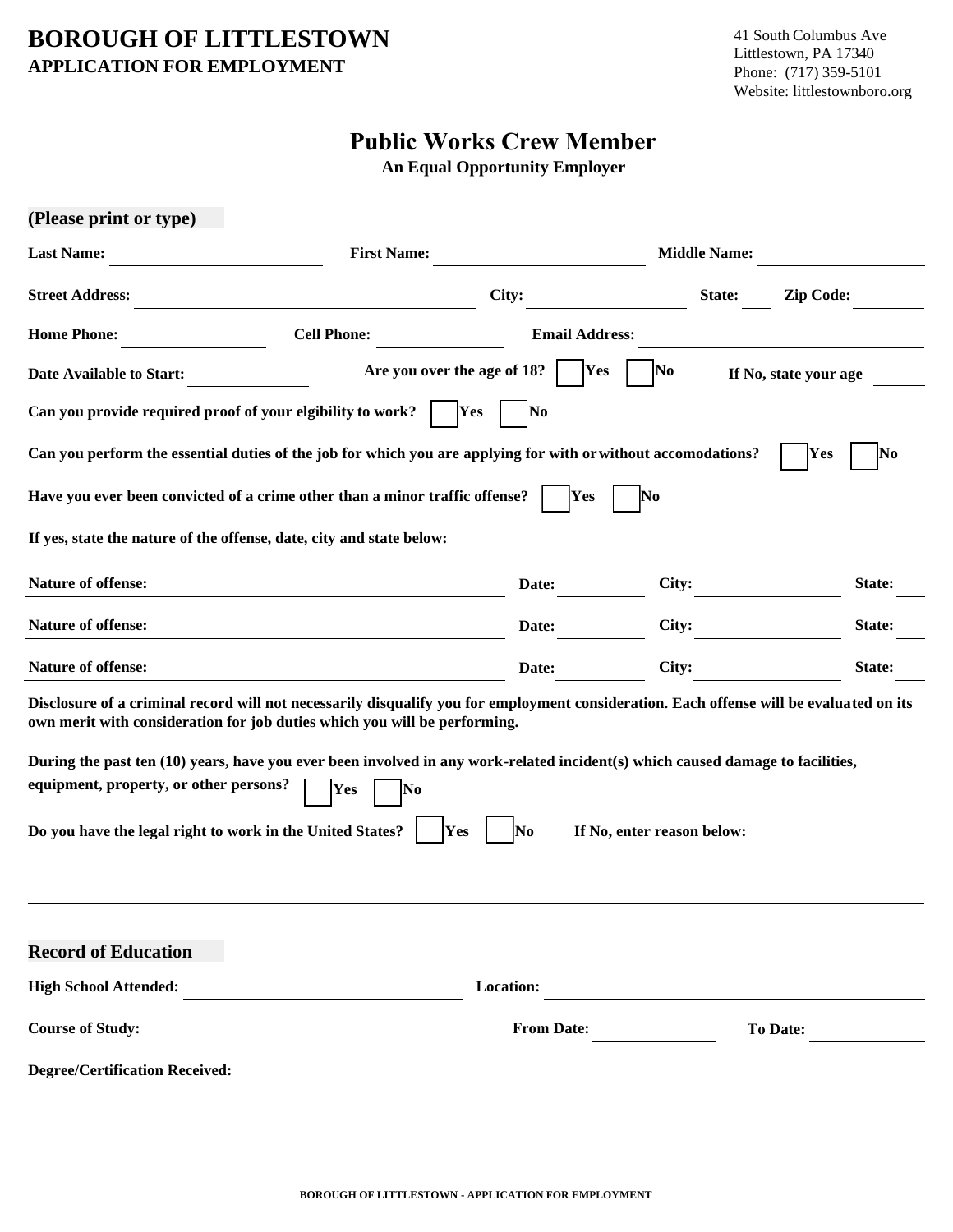**Record of Education**

| <b>College/Tech:</b>                  |                                                                                                                                                                                                                               | <b>Address:</b>            |                            |
|---------------------------------------|-------------------------------------------------------------------------------------------------------------------------------------------------------------------------------------------------------------------------------|----------------------------|----------------------------|
| <b>Course of Study:</b>               | <u> 1989 - Johann Barn, mars ann an t-Amhain Aonaich an t-Aonaich an t-Aonaich an t-Aonaich an t-Aonaich an t-Aon</u>                                                                                                         | <b>From Date:</b>          | <b>To Date:</b>            |
| <b>Degree/Certification Received:</b> |                                                                                                                                                                                                                               |                            |                            |
| <b>College/Tech:</b>                  | <u> 1989 - Johann Stoff, fransk politik (d. 1989)</u>                                                                                                                                                                         | <b>Address:</b>            |                            |
| <b>Course of Study:</b>               | <u> 1989 - Johann Barn, fransk politik amerikansk politik (d. 1989)</u>                                                                                                                                                       | <b>From Date:</b>          | <b>ToDate:</b>             |
| <b>Degree/Certification Received:</b> |                                                                                                                                                                                                                               |                            |                            |
| <b>Graduate School:</b>               | <u> 1989 - Johann John Stein, markin film yn y brenin y brenin y brenin y brenin y brenin y brenin y brenin y br</u>                                                                                                          |                            |                            |
| <b>Other School/Training:</b>         | <u> 1980 - Jan Samuel Barbara, margaret e populari e populari e populari e populari e populari e populari e pop</u>                                                                                                           |                            |                            |
| <b>Record of Previous Employment</b>  |                                                                                                                                                                                                                               |                            |                            |
|                                       | Start with your most recent job and list employment history for the past five $(5)$ years.                                                                                                                                    |                            |                            |
|                                       | Does your present employer know you are seeking employment elsewhere?                                                                                                                                                         | <b>Yes</b><br>No           |                            |
| <b>Employer Name:</b>                 |                                                                                                                                                                                                                               | <b>Position Held:</b>      |                            |
| <b>Street Address:</b>                |                                                                                                                                                                                                                               | City:                      | State:<br><b>Zip Code:</b> |
| Supervisor:                           | <b>Phone:</b><br><u> 1989 - Johann Barn, mars et al.</u>                                                                                                                                                                      | <b>From Date:</b>          | <b>To Date:</b>            |
| <b>Nature of Work:</b>                | <u> 1989 - Johann Johann Stoff, deutscher Stoffen und der Stoffen und der Stoffen und der Stoffen und der Stoffen</u>                                                                                                         |                            |                            |
| <b>Starting Salary:</b>               | <b>Ending Salary:</b>                                                                                                                                                                                                         | <b>Reason for Leaving:</b> |                            |
| <b>Record of Previous Employment</b>  |                                                                                                                                                                                                                               |                            |                            |
| <b>Employer Name:</b>                 | the control of the control of the control of the control of the control of                                                                                                                                                    | <b>Position Held:</b>      |                            |
| <b>Street Address:</b>                |                                                                                                                                                                                                                               | City:                      | <b>Zip Code:</b><br>State: |
| Supervisor:                           | <b>Phone:</b>                                                                                                                                                                                                                 | <b>From Date:</b>          | <b>To Date:</b>            |
| <b>Nature of Work:</b>                | the control of the control of the control of the control of the control of the control of the control of the control of the control of the control of the control of the control of the control of the control of the control |                            |                            |
| <b>Starting Salary:</b>               | <b>Ending Salary:</b>                                                                                                                                                                                                         | <b>Reason for Leaving:</b> |                            |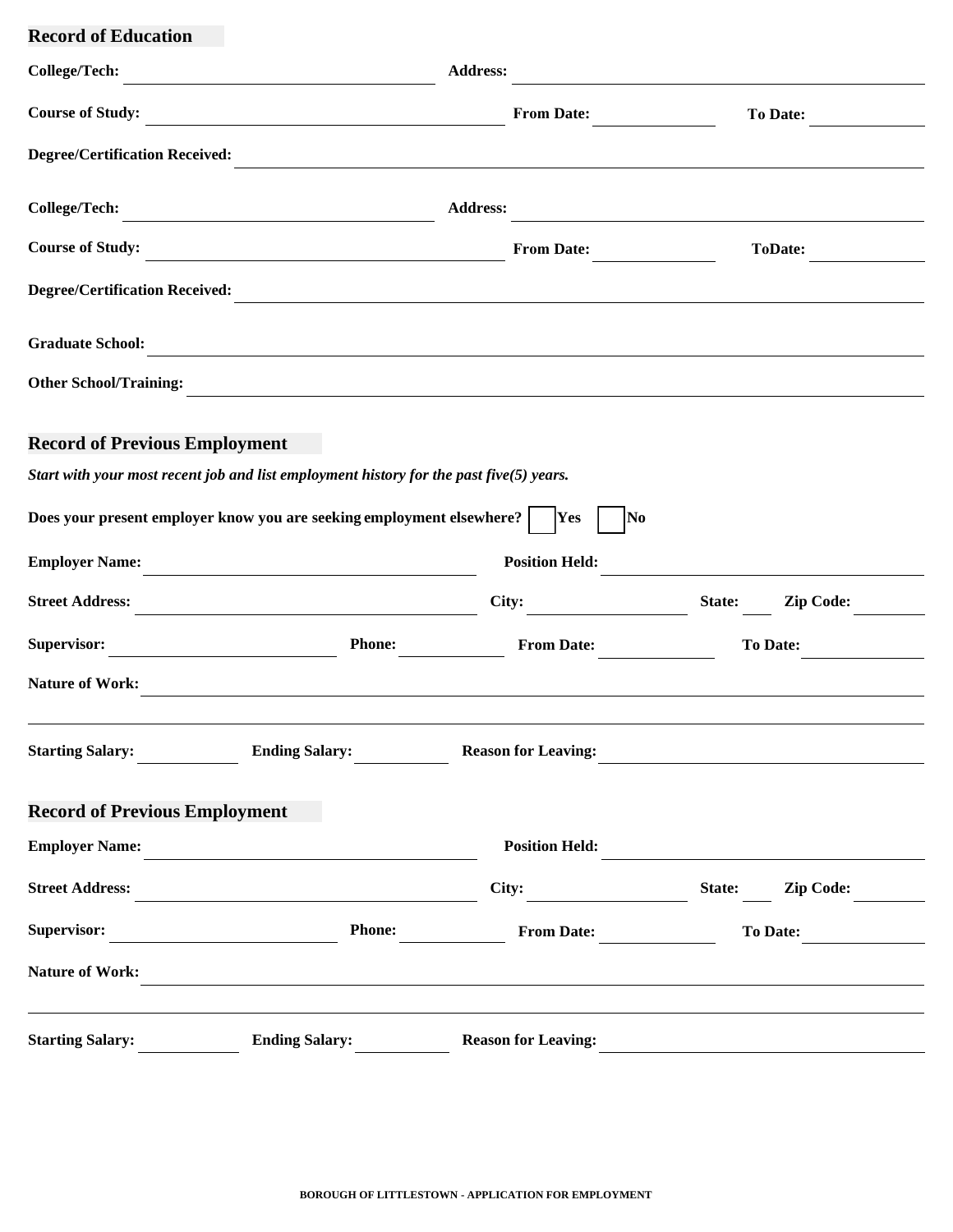## **Record of Previous Employment**

| <b>Employer Name:</b>                |                                                                                               | <b>Position Held:</b>      |                            |
|--------------------------------------|-----------------------------------------------------------------------------------------------|----------------------------|----------------------------|
| <b>Street Address:</b>               |                                                                                               | City:                      | State:<br><b>Zip Code:</b> |
| Supervisor:                          | <b>Phone:</b>                                                                                 | <b>From Date:</b>          | <b>To Date:</b>            |
| <b>Nature of Work:</b>               |                                                                                               |                            |                            |
| <b>Starting Salary:</b>              | <b>Ending Salary:</b>                                                                         | <b>Reason for Leaving:</b> |                            |
| <b>Record of Previous Employment</b> |                                                                                               |                            |                            |
| <b>Employer Name:</b>                |                                                                                               | <b>Position Held:</b>      |                            |
| <b>Street Address:</b>               | <u> 1980 - Jan Alexandria (h. 1980).</u>                                                      | City:                      | State:<br><b>Zip Code:</b> |
| Supervisor:                          | <b>Phone:</b>                                                                                 | <b>From Date:</b>          | <b>To Date:</b>            |
| <b>Nature of Work:</b>               |                                                                                               |                            |                            |
| <b>Starting Salary:</b>              | <b>Ending Salary:</b>                                                                         | <b>Reason for Leaving:</b> |                            |
| <b>Record of Previous Employment</b> |                                                                                               |                            |                            |
| <b>Employer Name:</b>                |                                                                                               | <b>Position Held:</b>      |                            |
| <b>Street Address:</b>               |                                                                                               | City:                      | State:<br><b>Zip Code:</b> |
| Supervisor:                          | <b>Phone:</b>                                                                                 | <b>From Date:</b>          | To Date:                   |
| <b>Nature of Work:</b>               |                                                                                               |                            |                            |
| <b>Starting Salary:</b>              | <b>Ending Salary:</b>                                                                         | <b>Reason for Leaving:</b> |                            |
| <b>Specialized Skills</b>            |                                                                                               |                            |                            |
|                                      | Give information concerning any vehicle operator's license or any other license you now hold: |                            |                            |
| Type:                                | Number:                                                                                       | State:                     | <b>Expiration Date:</b>    |
| Type:                                | Number:                                                                                       | State:                     | <b>Expiration Date:</b>    |
| Type:                                | Number:                                                                                       | State:                     | <b>Expiration Date:</b>    |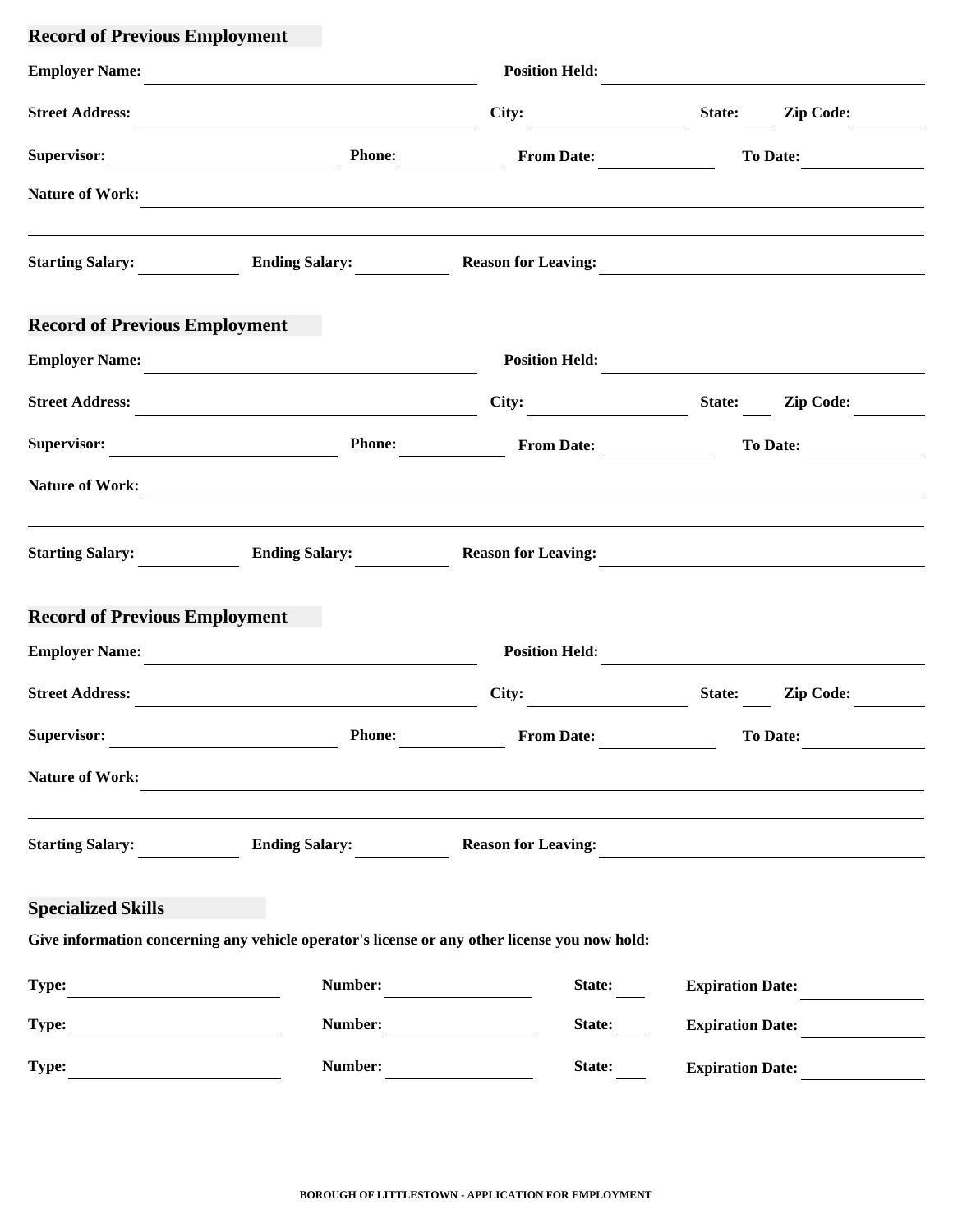### **Check the categories in which you have experience:**

| <b>Typing</b><br>wpm           | <b>Sewer/Water Line Repair</b>              |
|--------------------------------|---------------------------------------------|
| 10-Key Calculator              | Equipment/Vehicle Repair/Maintenance        |
| <b>Multi-Line Telephone</b>    | <b>Operation of Dump Truck</b>              |
| <b>Book Keeping</b>            | <b>Water Meter Reading/Repair</b>           |
| <b>Backhoe</b>                 | <b>Snow Removal</b>                         |
| Computer Spreadsheets/Programs | <b>Computer Operating Systems/Databases</b> |
| Type:                          | Type:                                       |
| Type:                          | <b>Type:</b>                                |
| Type:                          | Type:                                       |

### **List of specialized training courses or in the job training you have received**

| Type of Training | Location of Training |
|------------------|----------------------|
|                  |                      |
|                  |                      |
|                  |                      |
|                  |                      |

### **Other Information**

| Are you willing to work overtime, if necessary? |  | $\gamma$ |  | No |
|-------------------------------------------------|--|----------|--|----|
|-------------------------------------------------|--|----------|--|----|

**Any additional information you feel may be helpful when considering your application:**

### **List three (3) personal references:**

| Name:                               | <b>Street Address:</b> | <b>Phone:</b> |
|-------------------------------------|------------------------|---------------|
| Name:                               | <b>Street Address:</b> | <b>Phone:</b> |
| Name:                               | <b>Street Address:</b> | <b>Phone:</b> |
| List three (3) business references: |                        |               |
| Name:                               | <b>Street Address:</b> | <b>Phone:</b> |
| Name:                               | <b>Street Address:</b> | <b>Phone:</b> |
| Name:                               | <b>Street Address:</b> | <b>Phone:</b> |